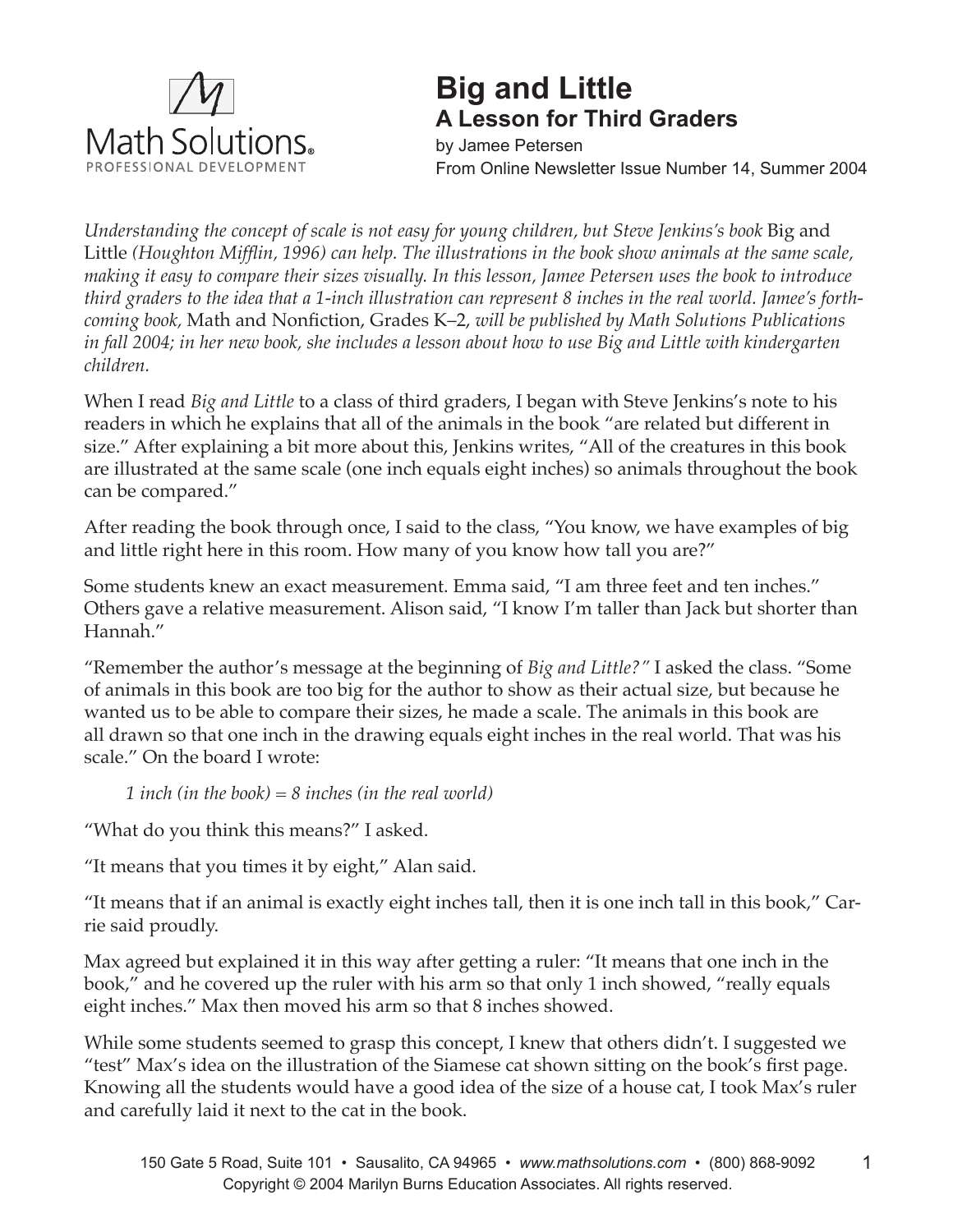A few students in the front helped read the measurement, explaining that the cat was more than 1 but less than 2 inches. "The cat is one and a half inches tall," Aaron announced to the rest of the class.

"So if the illustration of the cat is one and a half inches tall and we know that one inch equals eight inches, then how tall is the cat in real life?" I asked.

To solve this problem, some students went to get rulers while others sat thinking quietly. After a few moments, I called them all to attention and said, "I'm interested in knowing how you thought about solving this problem." Many hands went up.

Jose said, "Well, the cat is one and a half inches. One inch is eight inches and I know that half of eight is four, so the real cat is twelve inches tall."

Kara said, "I knew my doubles. And halves and doubles are kind of the same thing, so I just said eight and then half of eight is four and eight plus four equals twelve. So the cat is twelve and that seems right." Kara placed her hand about 12 inches from the floor and added, "This is about how high my cat is when he's sitting."

Some hands went down, indicating to me that those students had thought about the problem in a similar way. Still others were still waving wildly.

"I did it different," Sara said. "I took the ruler and found eight because I knew the cat was one whole inch and one inch is eight. Then I looked at the ruler and I just saw that four was half of eight so I just moved my hand up like this," Sara explained, as she deliberately moved her hand up the ruler, counting on four more from the 8. "So that's when I saw it was twelve inches," she concluded.

"Twelve inches is a foot, so the answer could be one foot tall," surmised Justin.

"So we figured out how tall the cat in the book would be in real life; is there a way we could figure out how tall you would be if you were in this book?" I asked.

The students first looked puzzled but then began to smile as they anticipated the activity.

"Yeah, we would just need to figure how tall we are and then go back by eight," Carrie said.

"Tell me more," I asked.

"Well, it's the same way we figure out the cat but in reverse," Carrie added.

I asked Kathy to come to the front of the room to help me. She came up and stood in front of the others. "I would need to measure Kathy's height first," I said. First I had other children help by holding rulers, one on top of the other, but then I suggested that maybe another measuring tool would work better. Some wanted to use a yardstick, with Kathy lying down; others thought a measuring tape would be best.

I tried all of their suggestions, modeling many ways to measure and purposefully demonstrating common mistakes, such as not having the tape tight or leaving spaces between the rulers rather than having them touch. We found out that Kathy was just over 50 inches tall.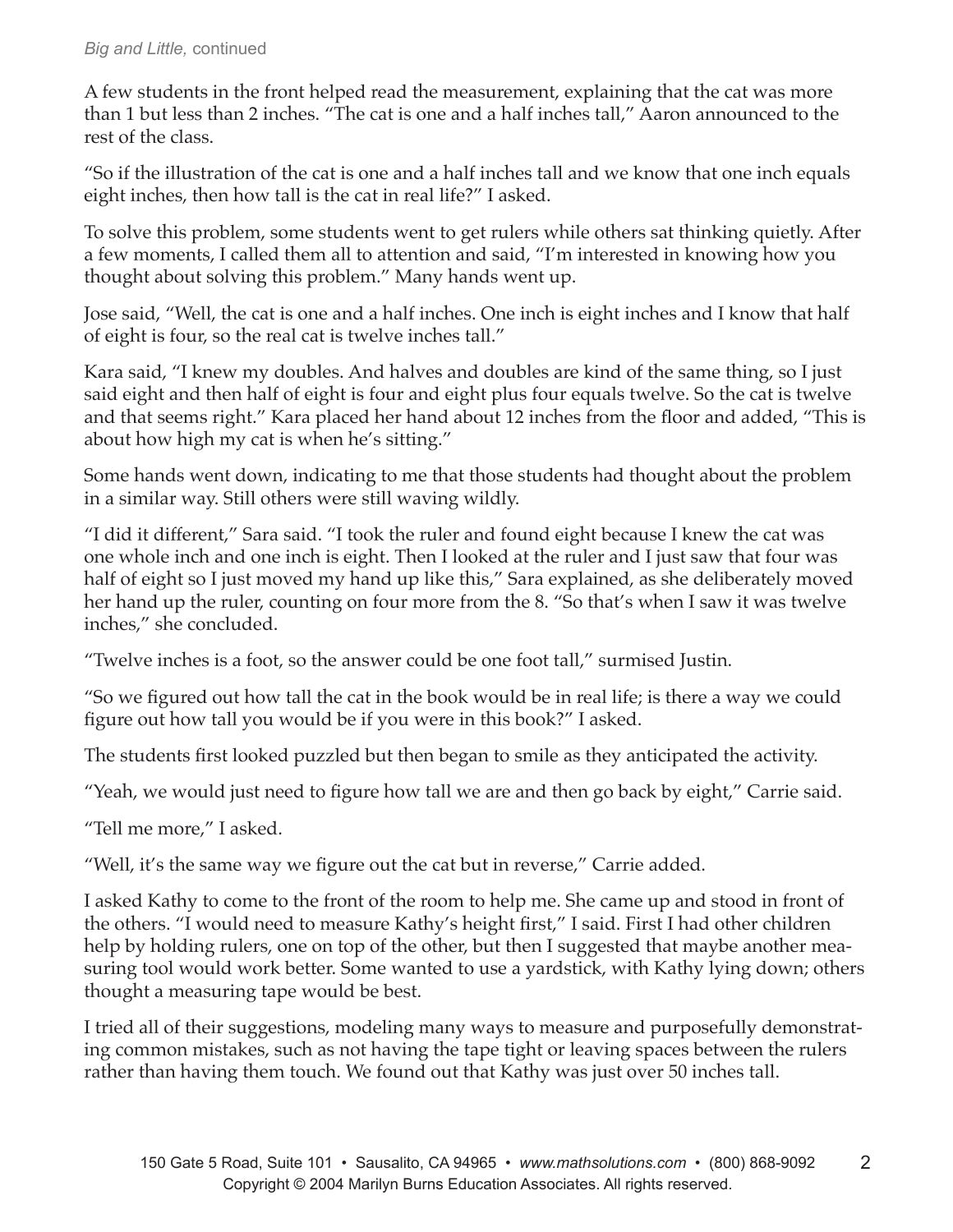"OK, Kathy is about fifty inches tall," I said, rounding to the nearest inch. "How can we figure out how tall a drawing of Kathy should be if we used the scale of one inch equals eight inches?" I gestured to the board where I had earlier written *1 inch (in the book) = 8 inches (in the real world).* 

I was surprised at how many hands shot up. "We would have to find out how many eights are in fifty," Jose offered.

"Yes, that's right," I said. At this point, I explained to the children that their task was to figure out how little they would be if they were illustrated in the book *Big and Little.* "You may use any tools you think would help you. You may work in teams to help each other get an accurate measurement, but I'd like each of you to have a written record of what you did. Your paper should help others understand your thinking. Your explanation may have words, numbers, and a picture—whatever you think will help explain your thinking." I placed some white drawing paper out for the students to record their thinking and they got to work.

10† 5 rw starting them u O the lined my foot putt one u+ and  $Inq$ on where hext Ohe ruler said & From last  $\alpha$ was αI raction any covered and now the

Figure 1. Nathan used a ruler to help solve the problem.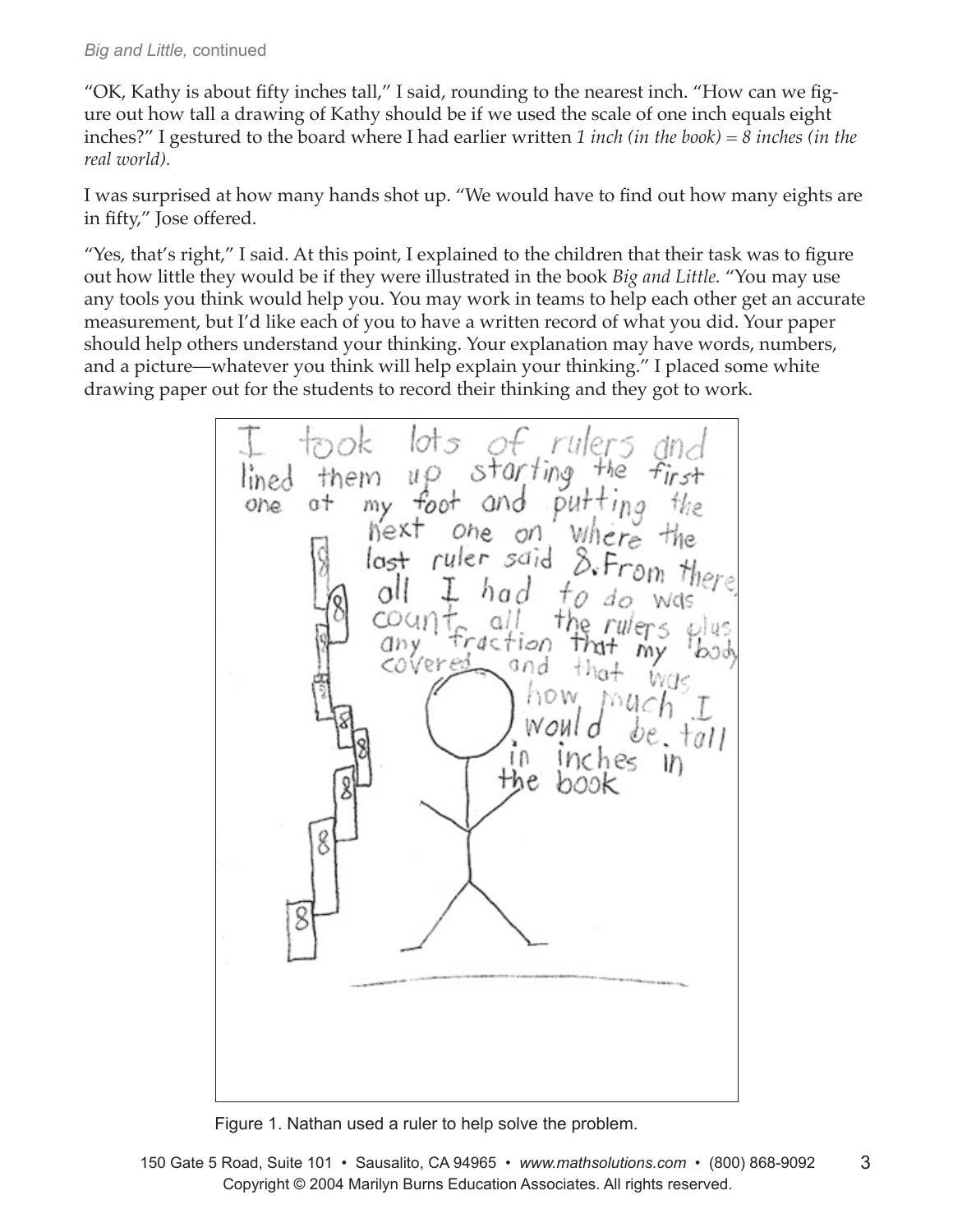Nathan decided working with segments of 8 inches would be easiest. I understood how he came up with the 6 in his answer but the 11/24 puzzled me. When I asked Nathan about his answer, he explained, "I got eleven–twenty-fourths because there were six rulers and then there was five and a half of the next one; five and a half of twelve inches, so I added on eleven– twenty-fourths. So I had six and eleven–twenty-fourths." Nathan's reasoning wasn't accurate, but I was impressed that a student his age was comfortable enough in his number sense and reasoning skills to attempt converting a mixed number into a fraction.

When I looked at Alex's work, I could see he had erased 53 and changed it to 52. I asked him to explain. He said, "I went down to fifty-two because it's an even number and I usually work better with even numbers."



Figure 2. Alex's work with division.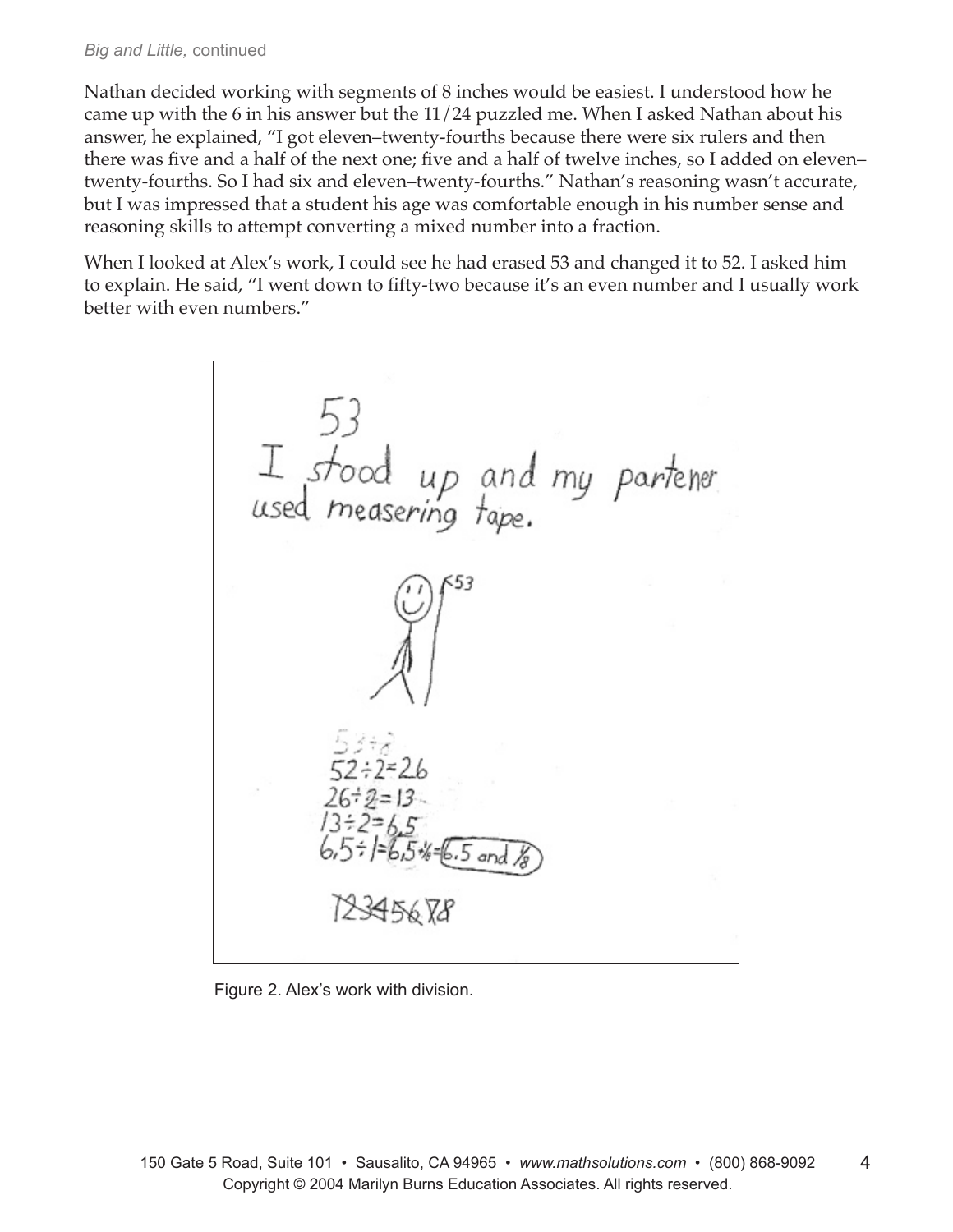Molly's and Marie's papers were similar. Both girls grouped by eight, one using number symbols and repeated addition and the other using tally marks in groups of eight.







Figure 4. Marie used a grouping model.